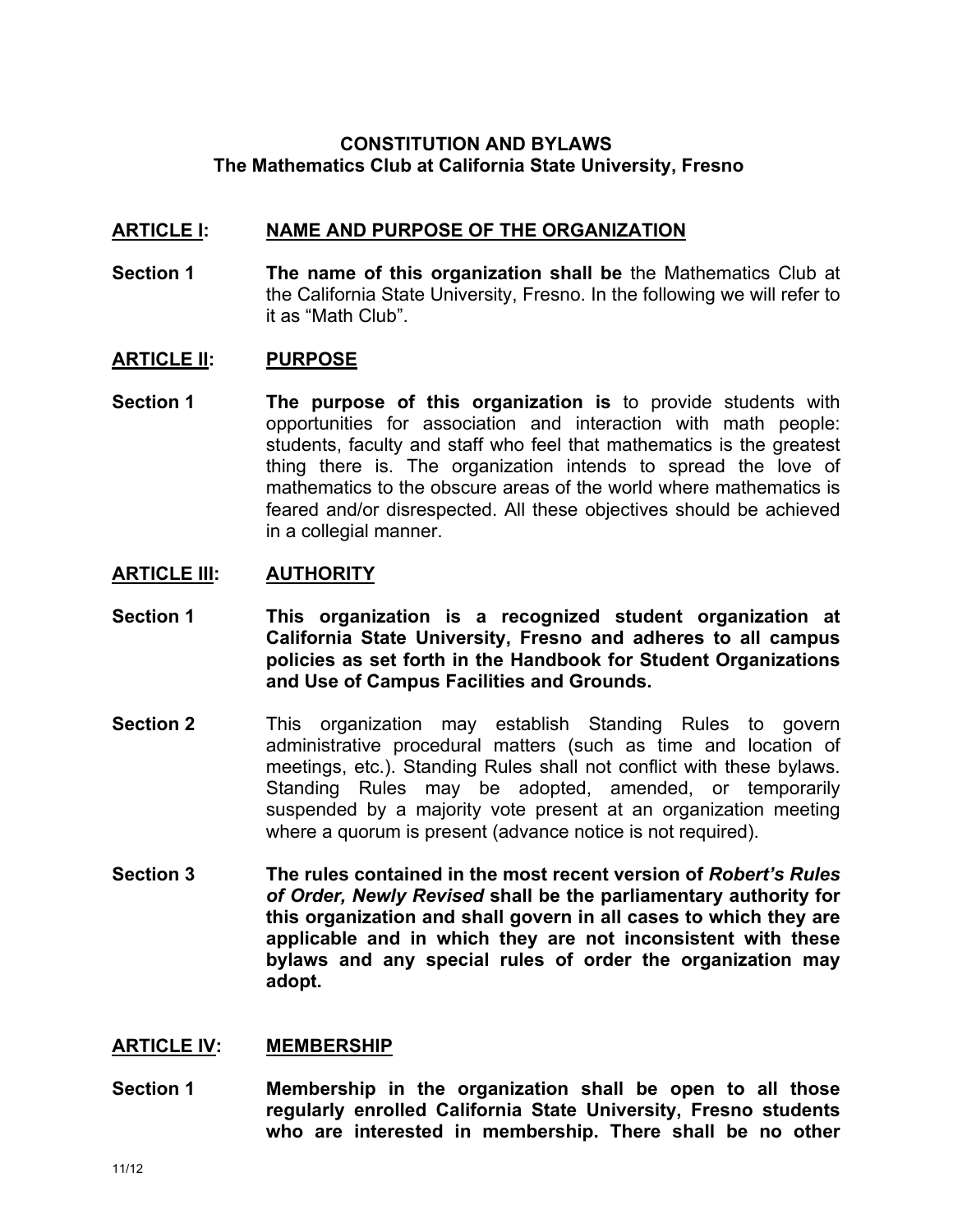**requirements for admission to regular membership. Each regular member has equal rights and privileges.**

- **Section 2** This organization may have associated members who are non-California State University, Fresno students. Associated members shall have all membership privileges except for the right to vote or hold office. By California State University policy, no more than 20 percent of the membership shall be individuals who are not CSU students (e.g., faculty, staff, community members, students at other colleges, etc.)
- **Section 3 Eligibility for membership or appointed or elected student officer positions shall not be limited on the basis of race, religion, national origin, ethnicity, color, age, gender, gender identity, marital status, citizenship, sexual orientation, or disability. The organization shall have no rules or policies that discriminate on the basis of race, religion, national origin, ethnicity, color, age, gender, gender identity, marital status, citizenship, sexual orientation, or disability.**

# **ARTICLE V: OFFICERS**

**Section 1 The elected officers of the organization shall be** the President, Vice President, Treasurer, and others as deemed necessary.

## **Section 2 Powers and Duties of Officers:**

- a. The President shall serve as the chief executive officer of the organization, shall preside at all meetings of the organization and shall prepare the agenda for meetings. The President shall be the official spokesperson of the organization, representing the policies, views, and opinions of the organization in its relations with the campus and community at large. The President shall appoint all committees and committee chairs. The President shall have such further powers and duties as may be prescribed by the organization.
- b. The Vice President shall preside at organization meetings in the absence of the President. The Vice President shall perform all legal duties assigned by the President. The Vice President shall assume the office of President if the office becomes vacant.
- c. The Treasurer shall handle all financial affairs and budgeting of the organization, maintain all necessary accounting records, and prepare monthly financial reports for membership. These records shall be maintained in accordance with generally accepted accounting principles. The Treasurer shall collect and deposit all dues and fees. The Treasurer shall maintain bank accounts in the organization's name, requiring signatures of both the Treasurer and President for authorized disbursements.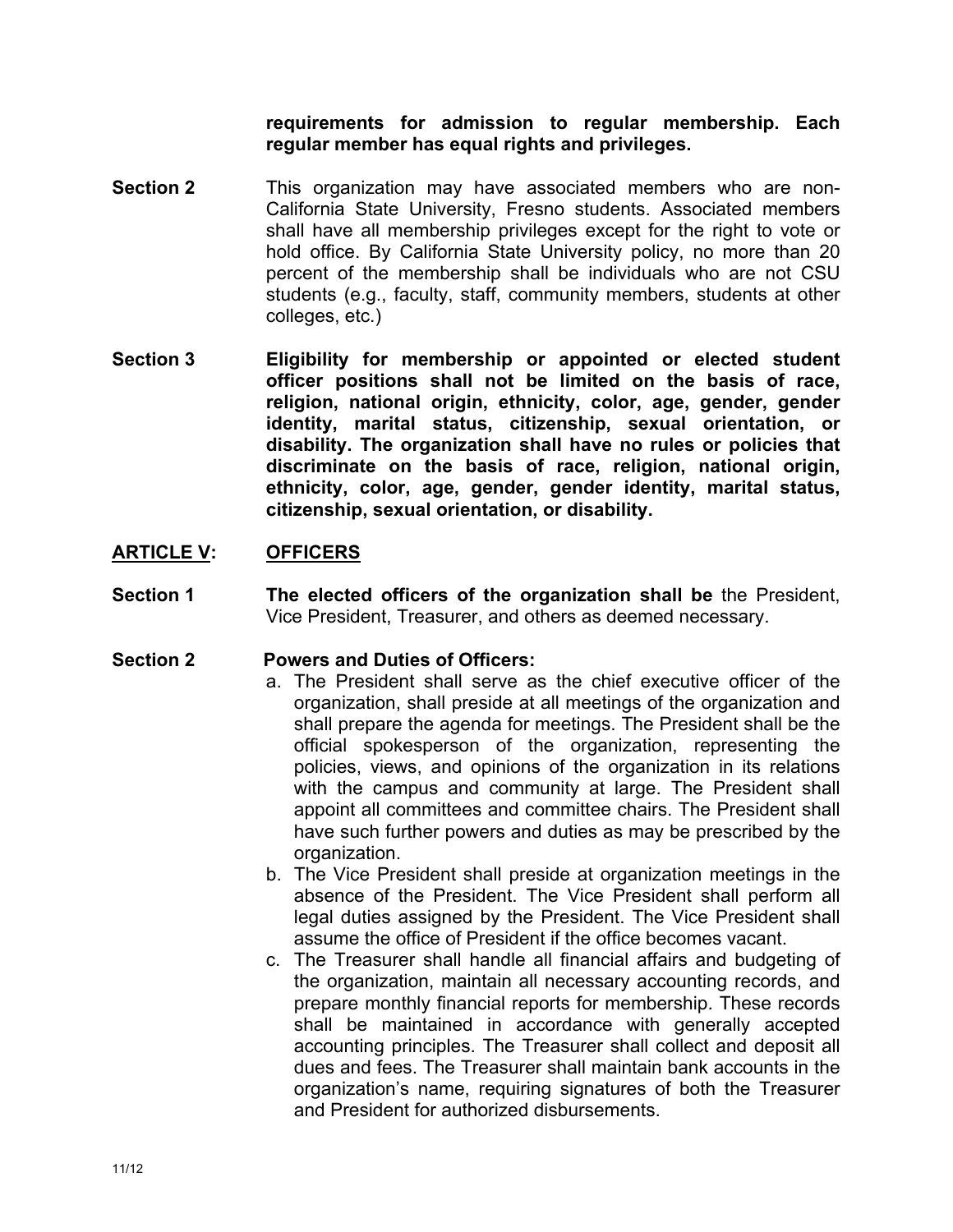**Section 3 Qualifications necessary to hold office in this organization are as follows:**

> **The president and treasurer of the student organization are required to meet the minimum requirements established for Minor Student Representative Student Officers.**

#### **Minimum Academic Qualifications**

**Students must be matriculated and enrolled at a CSU campus and maintain a minimum overall 2.0 grade point average each term. The students must be in good standing and must not be on probation of any kind.**

### **Incumbent Unit Load**

**This requires undergraduate students to earn six semester (nine quarter) units per term while holding office. Graduate and credential students must earn three semester (four quarter) units per term while holding office. Students enrolled at quarter campuses must attend a minimum of two quarters during the academic year to maintain eligibility.**

### **Incumbent Maximum Allowable Units**

**Undergraduate students are allowed to earn a maximum of 150 semester (225 quarter) units or 125 percent of the units required for a specific baccalaureate degree objective, whichever is greater. Graduate and credential students are allowed to earn a maximum of 50 semester (75 quarter) units or 167 percent of the units required for the graduate or credential objective, whichever is greater. Students holding more than this number of units will no longer be eligible for minor student government office.**

#### **ARTICLE VI: SELECTION OF OFFICERS**

- **Section 1 The President, Vice President, and Treasurer are elected** once a year. **Elections are held** at the beginning of the fall semester **and shall take place at a regularly scheduled meeting of the organization at which a quorum is present. At least one week's notice shall be provided for any meeting at which an election is to be held.**
- **Section 2** Nominations for officers may be made at the regular meeting immediately preceding the election. Nominations may also be made from the floor immediately prior to the election for each office. Members may nominate themselves for an office.
- **Section 3** The officers shall be elected in this order: President, Vice President, and Treasurer.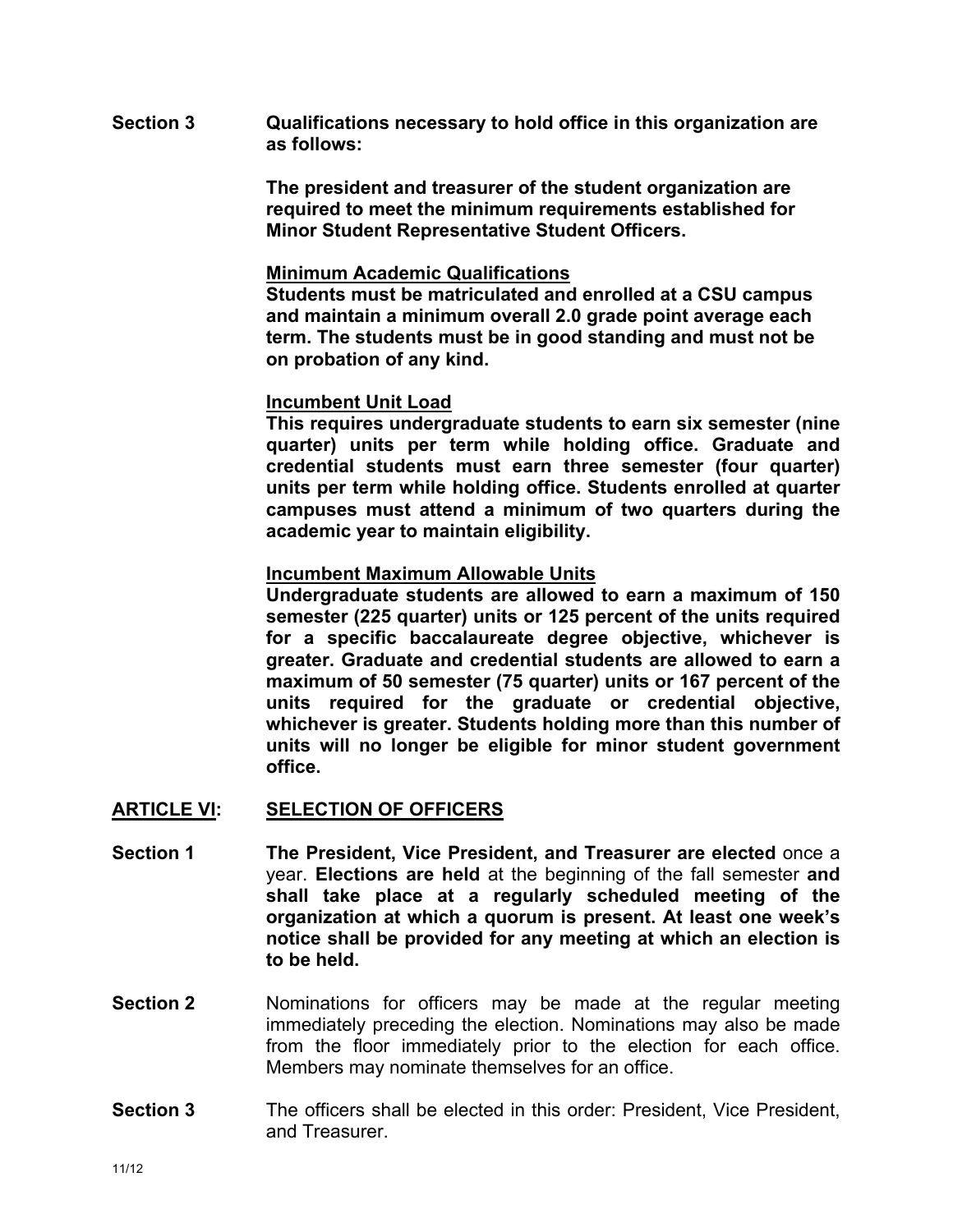- **Section 4** Officers shall be elected by majority vote. If no candidate receives a majority vote, a runoff election shall be held between the two candidates receiving the highest number of votes. In the event of a tie, the election shall be decided by solving a Sudoku puzzle; the candidate solving the puzzle correctly in the shortest time will win the position. A faculty advisor should bring a Sudoku puzzle to all meetings where elections are held.
- **Section 5** Votes shall be cast by secret ballot when possible; however, when there is only one candidate for an office, a motion may be made to elect the candidate by acclamation.
- **Section 6 Officers shall assume office on** the first day of the semester following the election **and shall serve for** the entire academic year.
- **Section 7 Officers may be recalled from office for cause. To initiate a recall election, a petition signed by** one-third of the total number of voting members **must be submitted at a regular meeting and a recall vote shall be taken at the next regular meeting. The officer subject to recall shall be given written notice of the recall at least 72 hours prior to the meeting at which the recall vote will be held and shall be given an opportunity to provide a defense. A two-thirds vote is required to remove an officer.**
- **Section 8 In the event that an elected officer is unable to fulfill his/her term of office, there shall be a** special election to fill the vacancy. Any eligible member, including those already holding office, may be nominated for a vacant office.
- **Section 9** All officers must attend at least 75% of the meetings held in a semester. Not attending these meetings will be interpreted as the officer not being able to perform their duties, and thus that he/she is not able to fulfill his/her term in office. This means the officer will be replaced at the end of the semester. See Section 8.

## **ARTICLE VII: MEETINGS**

- **Section 1 Regular meetings shall be scheduled** weekly **during the academic year.**
- **Section 2 Special meetings may be called by** any elected officer. **All members must be given a minimum of 24 hour notice prior to the meeting time.**
- **Section 3 Business cannot be conducted unless a quorum of the**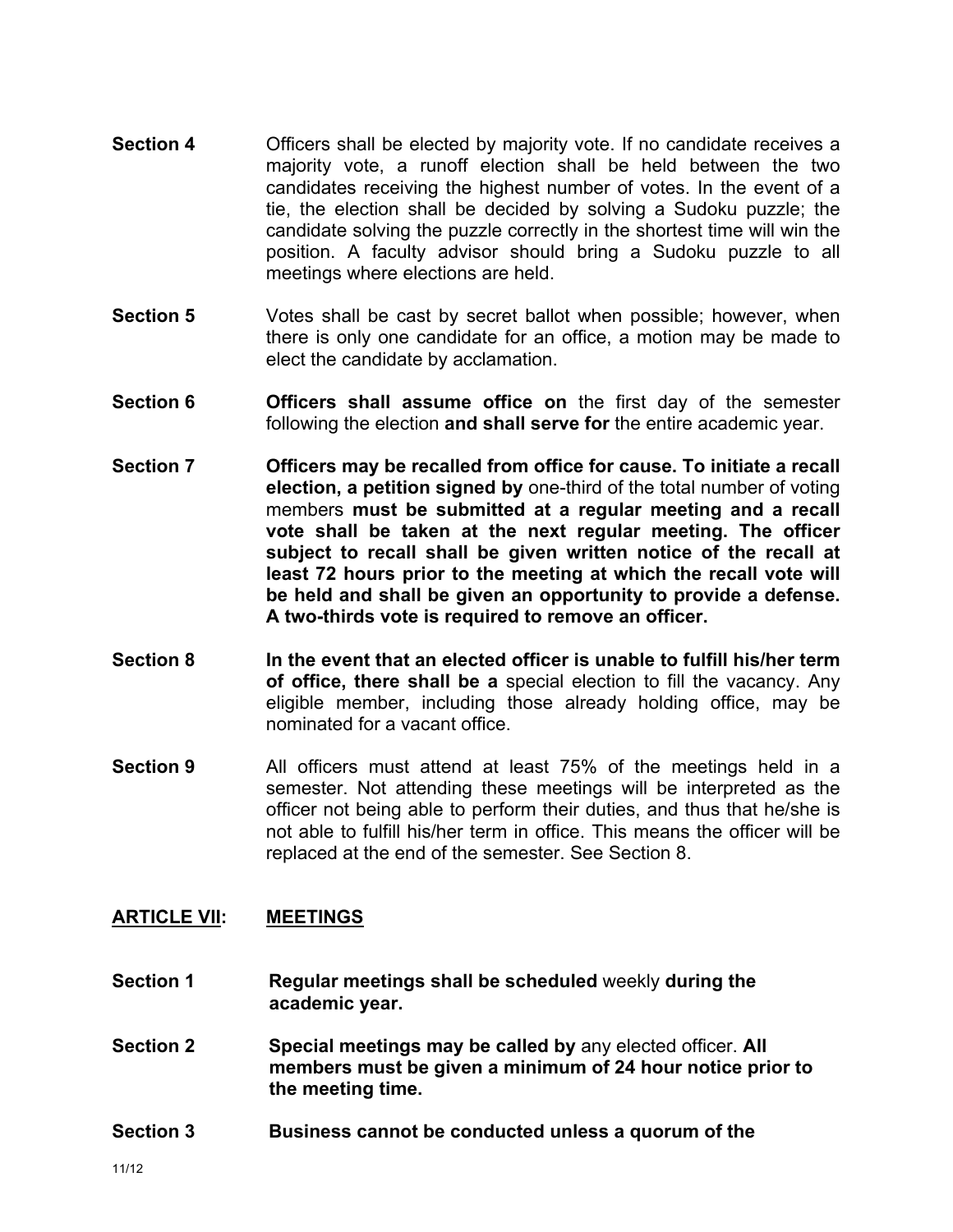**membership is present. A quorum for this organization is defined as a majority of the voting membership. A quorum for this organization is defined as 50%+1 of the voting membership.**

**Section 4** Members must be present to vote. Absentee or proxy voting is not permitted.

### **ARTICLE VIII: ADVISORS**

- **Section 1 The organization shall** appoint **an individual employed on a halftime or more basis as a faculty or staff member by California State University, Fresno to serve as the university advisor to the organization. Auxiliary staff and student assistants are not eligible to serve as advisors. The advisor shall fulfill the responsibilities specified in the Handbook for Student Organizations and Use of Campus Facilities and Grounds.**
- **Section 2** Advisors shall serve on an academic year basis or until their successor has been selected.
- **Section 3 If an advisor is deemed to be ineffective by the organization, the advisor(s) may be removed from their role by majority vote of a quorum of the membership at a regularly scheduled meeting. A minimum of seven days notice must be given prior to such a vote.**

#### **ARTICLE IX: FINANCES**

- **Section 1 This organization has the ability to assess the membership for special purposes. Assessments shall be determined by a quorum of the membership at a regularly scheduled meeting.**
- **Section 2 Organization funds shall not be used to purchase or reimburse members for alcoholic beverages.**

#### **ARTICLE X: DISCIPLINE OF MEMBERS**

**Section 1 Any member may be suspended or expelled from the organization for conduct** obviously contrary to the Constitution of the organization or for conduct which grossly impairs the rights of members to enjoy the benefits of the organization. The alleged offense must be in writing and submitted by a member. **After the alleged offense has been submitted to the organization, the accused member shall have a right to a hearing before the**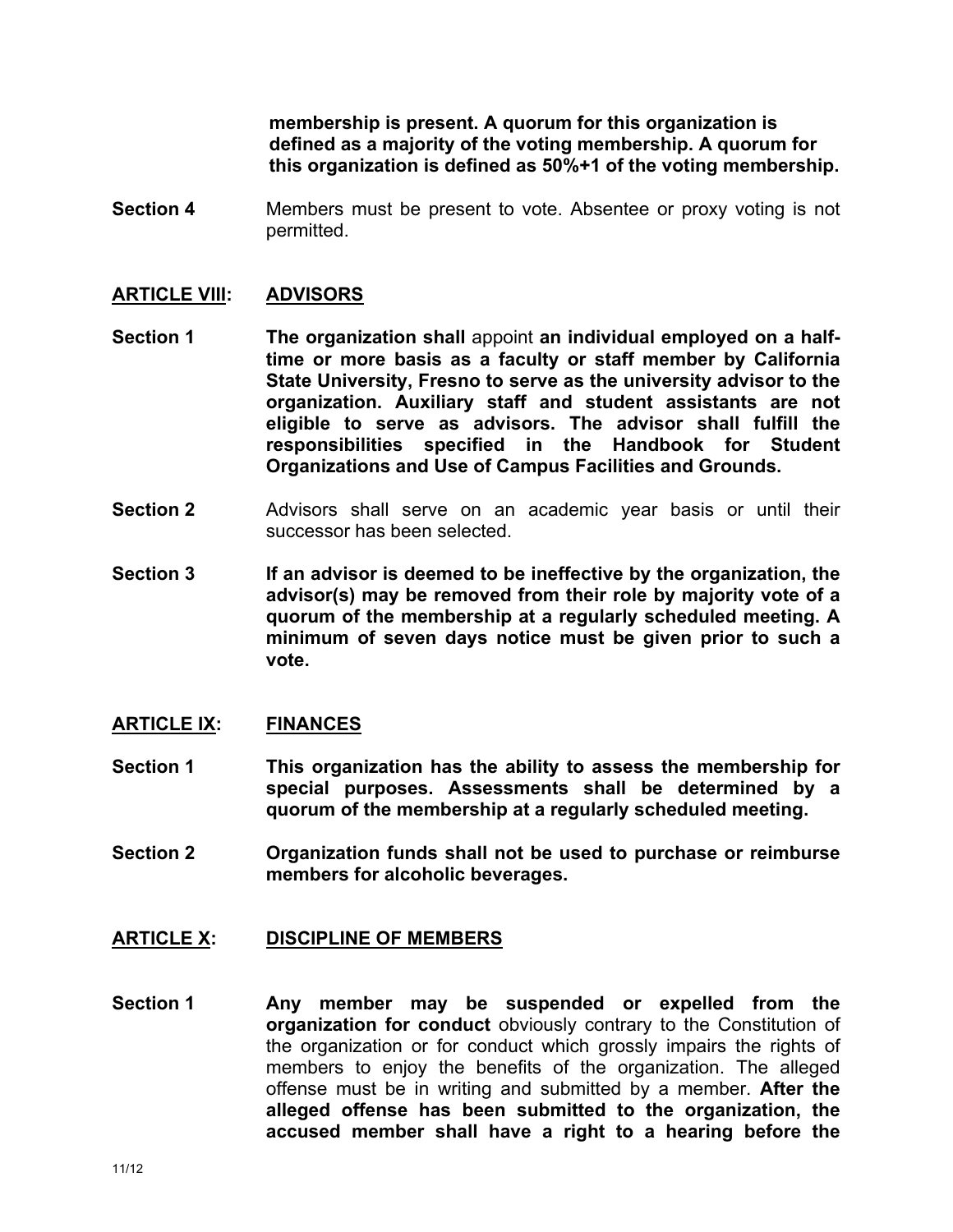**organization** at a regular meeting and may be suspended or expelled only upon the affirmative vote of three-fourths of the voting members present. The accused member has the right to appeal an adverse decision at a regular meeting, and the accused member shall be reinstated unless the suspension or expulsion is again approved by three-fourths vote.

- **Section 2 The membership shall review the hearing report in executive session, and the member accused of misconduct shall have an opportunity to rebut the information in the report. After providing a statement to the membership, the member accused of misconduct shall leave the room for the remainder of deliberations.**
- **Section 3 The membership shall vote first on whether the member has engaged in misconduct. If by a two-thirds vote, the membership determines that misconduct has occurred, the membership shall then by a two-thirds vote, determine appropriate sanction(s). The accused member shall be immediately notified of the outcome.**
- **Section 4 By a two-thirds vote, the membership may reinstate a member who has been suspended or expelled.**
- **Section 5 The University can place an organization on probation for failure to observe regulations and responsibilities, as well as financial obligations on campus.**
- **Section 6 Official recognition of a student organization may be withdrawn for hazing. Hazing is defined as any method of initiation into a student organization or any pastime or amusement engaged in with regard to such an organization which causes, or is likely to cause, bodily danger, or physical or emotional harm, to any member of the campus community; but the term "hazing" does not include customary athletic events or other similar contests or competitions. Organizations or individuals found guilty of violation of this section of the Education Code will be subject to suspension by the University. (Title 5, California Education Code, Subchapter 4, Article 1, Section 40301).**
- **Section 7 If an organization loses recognition or benefits as a result of action taken by the Director of Student Involvement, it may appeal to the Dean of Students.**
- **Section 8 A final appeal may be filed with the Dean of Students within ten (10) work days after receiving written notification from the Director of Student Involvement if the organization does not accept the decision and/or the sanctions. The written appeal**